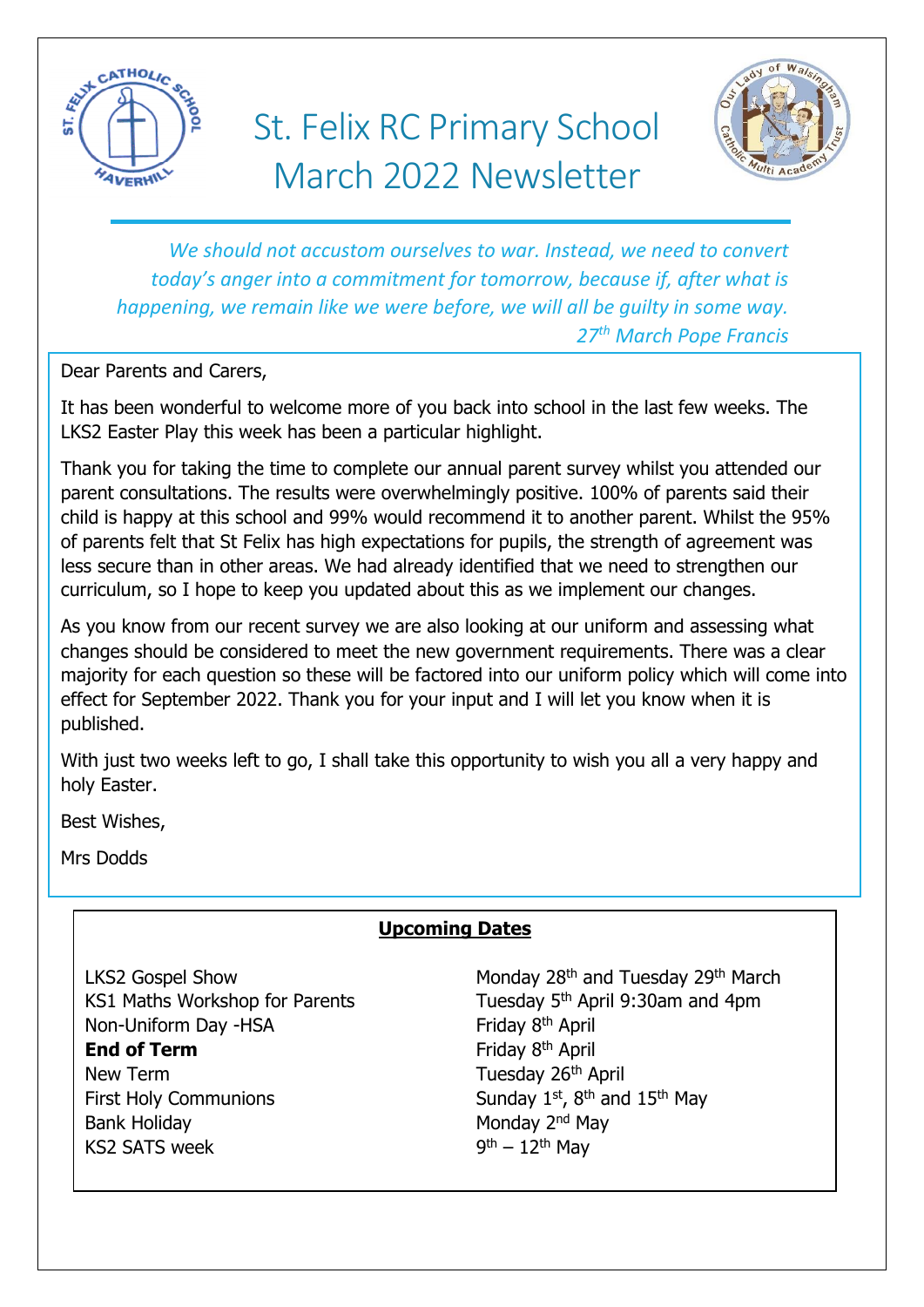Children's Service for Holy Thursday (14 April)

3pm at St Felix Church

Children's Service for Good Friday (15 April)

12 noon at St Felix Church

Easter Sunday - 17 April

**MASS FOR EASTER SUNDAY** 

10am in St Felix Church

#### **Renew The Face of Earth**

We have been hard at work keeping some more of our school promises.

The crisp packet recycling was delivered to Keep Haverhill Recycling's Nick Keeble.



We have also planted 6 cherry trees donated by local tree warden Angela Wilson as part of the Jubilee Canopy. The Eco Council showed remarkable skills and teamwork to undertake this with minimal adult support.







On 16th March we completed our Wide Welly Walk for CAFOD. It was great fun and thank for your donations which totalled £289.





## **St Peter House Captains Appeal**

A big thank you to the Mika family who co-ordinated the Ukraine appeal with the help of our St Peter house captains Asia and Maja. The generosity was astounding.



## **Would you like to be a foundation governor at St Felix?**

Please speak to the office for more details.



#### **Parentview**

The school is due an Ofsted inspection. However you don't have to wait and can comment on the work of the school at any time using:

https://parentview.ofsted.gov.uk/